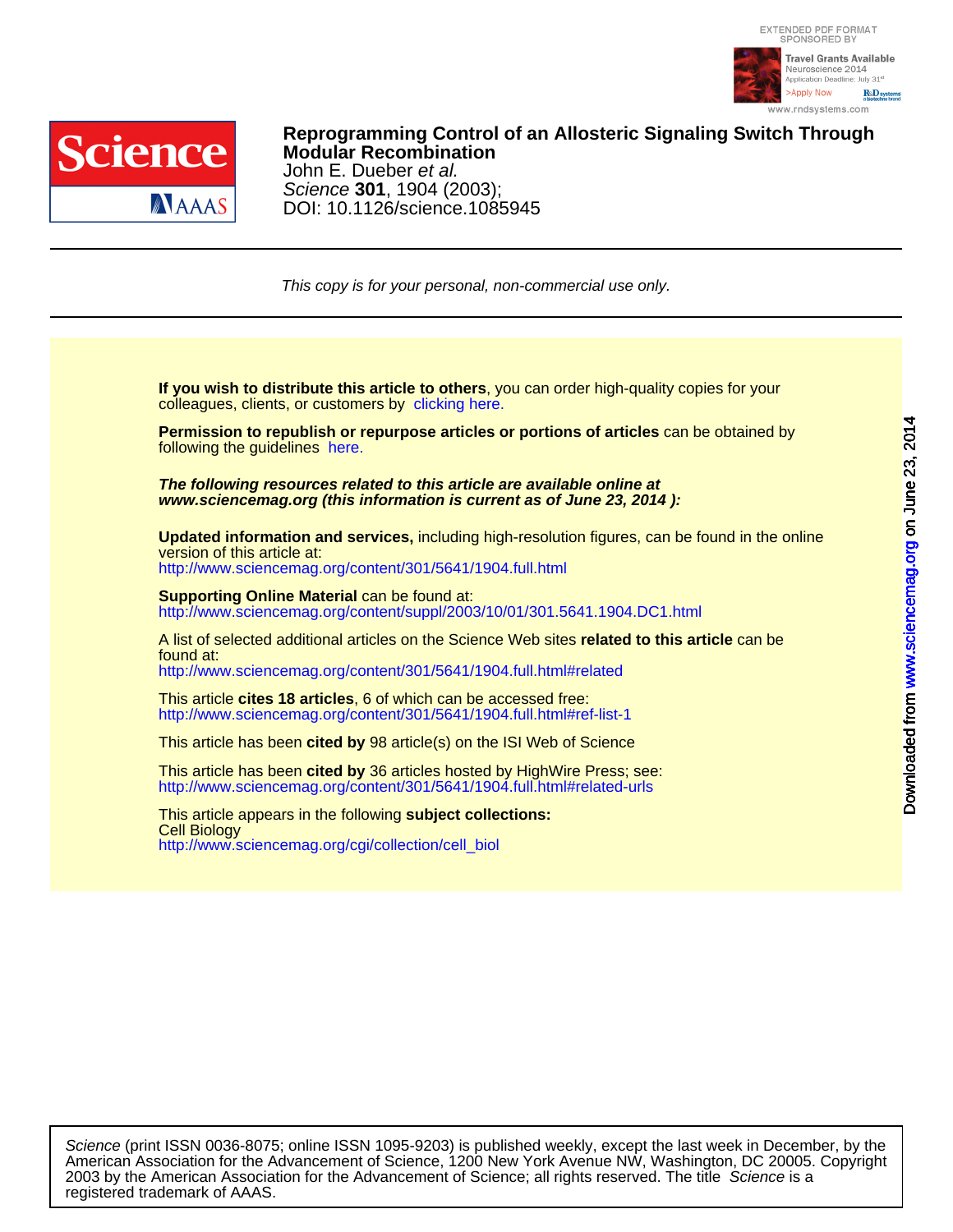# **Reprogramming Control of an Allosteric Signaling Switch Through Modular Recombination**

# John E. Dueber,<sup>1,3</sup> Brian J. Yeh,<sup>2,3</sup> Kayam Chak,<sup>3</sup> Wendell A. Lim<sup>3\*</sup>

Many eukaryotic signaling proteins are composed of simple modular binding domains, yet they can display sophisticated behaviors such as allosteric gating and multi-input signal integration, properties essential for complex cellular circuits. To understand how such behavior can emerge from combinations of simple domains, we engineered variants of the actin regulatory protein N-WASP (neuronal Wiskott-Aldrich syndrome protein) in which the "output" domain of N-WASP was recombined with heterologous autoinhibitory "input" domains. Synthetic switch proteins were created with diverse gating behaviors in response to nonphysiological inputs. Thus, this type of modular framework can facilitate the evolution or engineering of cellular signaling circuits.

Cellular behavior is mediated by circuits of interconnected signal transduction proteins. Many of these proteins are allosteric—their catalytic output activity is gated by specific upstream inputs such as ligand binding or covalent modification. Most eukaryotic signaling proteins are composed of modular domains with binding or catalytic functions (*1*, *2*). It has been proposed that domain recombination could facilitate the evolution of proteins with novel signaling functions (*1*–*4*).

Consistent with such a model, complex allosteric gating in some signaling switches is mediated by modular, autoinhibitory interactions (*4*, *5*). For example, the actin regulatory switch N-WASP (*6*, *7*) (Fig. 1A), which displays sophisticated signal integration, con-

<sup>1</sup>Program in Biological Sciences, <sup>2</sup>Chemistry and Chemical Biology Graduate Program, <sup>3</sup>Department of Cellular and Molecular Pharmacology, University of California, San Francisco, CA 94143–2240, USA. \*To whom correspondence should be addressed. Email: wlim@itsa.ucsf.edu.

tains an output region ("VCA" domain) that in isolation is constitutively active—it stimulates actin polymerization by binding and activating the actin-related protein (Arp) 2/3 complex. However, two modular domains, a highly basic (B) motif and a guanosine 5'triphosphatase (GTPase)–binding domain (GBD) repress activity through autoinhibitory interactions (*8*, *9*). Two activating stimuli, the phosphoinositide  $PIP<sub>2</sub>$  and the activated GTPase Cdc42, bind the B and GBD motifs, respectively, and disrupt autoinhibition (*9*, *10*). Because the two inputs act cooperatively, N-WASP approximates an AND gate in which strong activation is only observed in the presence of both inputs (*9*, *11*). Such multi-input regulation is thought to yield precise spatial and temporal control over actin polymerization.

We explored the flexibility of such modular regulation by attempting to use domain recombination to reprogram input control of N-WASP. As a simple test of whether modular autoinhibition is interchangeable, we engineered a synthetic signaling switch gated by a single heterologous ligand (Fig. 1B). The design involved tethering an unrelated modular domain-ligand pair—in this case a PDZ domain and its cognate C-terminal peptide ligand—to the termini of the N-WASP output domain. This design would create a potential autoinhibitory interaction that could be relieved by competitive binding of an external PDZ ligand.

Under basal conditions, this synthetic switch was repressed in an in vitro actin polymerization assay (*12*) (Methods, fig. S1). Repression required an intact, intramolecular autoinhibitory interaction: constructs containing only one interaction partner were not repressed, and addition of saturating free PDZ domain ( $\sim$ 10-fold  $> K_d$ ) in trans to a construct bearing only the PDZ ligand did not yield repression (fig. S2). The intramolecular PDZ interaction likely locks the output domain in an inactive conformation or restricts dynamic properties required for activity.

The switch was activated by increasing concentrations of free PDZ ligand (Fig. 1C), with maximal activity close to that of the isolated output domain. Half-maximal activation  $(K_{\text{act}})$  required 50  $\mu$ M input. Precise gating behavior was dependent on the affinity of the autoinhibitory interaction (fig. S3); reducing affinity of the internal ligand resulted in lower basal repression but increased input sensitivity (reduced  $K_{\text{act}}$ ), as would be expected if the intramolecular PDZ interaction was required for repression.

As in electronic circuits, complex cellular regulation often requires multi-input integrating gates (AND, OR, XOR, etc.) used in combinatorial control or feedback and feedforward loops (*4*). We attempted the design of synthetic AND-gate switches by covalently tethering two modular domainligand pairs to N-WASP's output domain such that the intramolecular interactions



**Fig. 1.** Design of synthetic switch gated by heterologous ligand. (**A**) N-WASP is a modular allosteric switch: its output domain constitutively stimulates Arp2/3-mediated actin polymerization but is repressed by autoinhibitory interactions involving two domains, the GTPase-binding domain (GBD) and a basic (B) motif. Input ligands activate by disrupting autoinhibitory interactions: GTP-loaded Cdc42 binds GBD; PIP<sub>2</sub> binds B motif. These two inputs act synergistically (*9*, *11*), thus, N-WASP resembles an AND gate. (**B**) Design strategy for a synthetic single-input switch using N-WASP's output domain and a PDZ domain-ligand pair as heterologous autoinhibitory module ( $\alpha$ -syntrophin PDZ; ligand comprising NH<sub>2</sub>-GVKESLV-COOH;  $K_d = 8 \mu M$ ). (C) Synthetic switch protein is

basally repressed but can be activated by addition of exogenous PDZ ligand. We tested switches with an in vitro pyrene-actin polymerization assay (fig. S1), using the time required to reach 50% polymerization (*t*1/2) as the (relative) activity metric. Basal repression is observed only in constructs containing the intramolecular PDZ domain–ligand pair (fig. S2). Peptide concentration required for half-maximal activation  $(K_{\text{act}})$  is 50  $\mu$ M. Studies with variant switches show that degree of repression is correlated with affinity of the intramolecular ligand  $(K_{\text{PDZ}})$ , whereas sensitivity to external PDZ ligand shows an inverse correlation (fig. S3). Assays in this and all other figures were performed with 50 nM switch protein, 5 nM Arp2/3, and 1.3  $\mu$ M actin (10% pyrene-actin).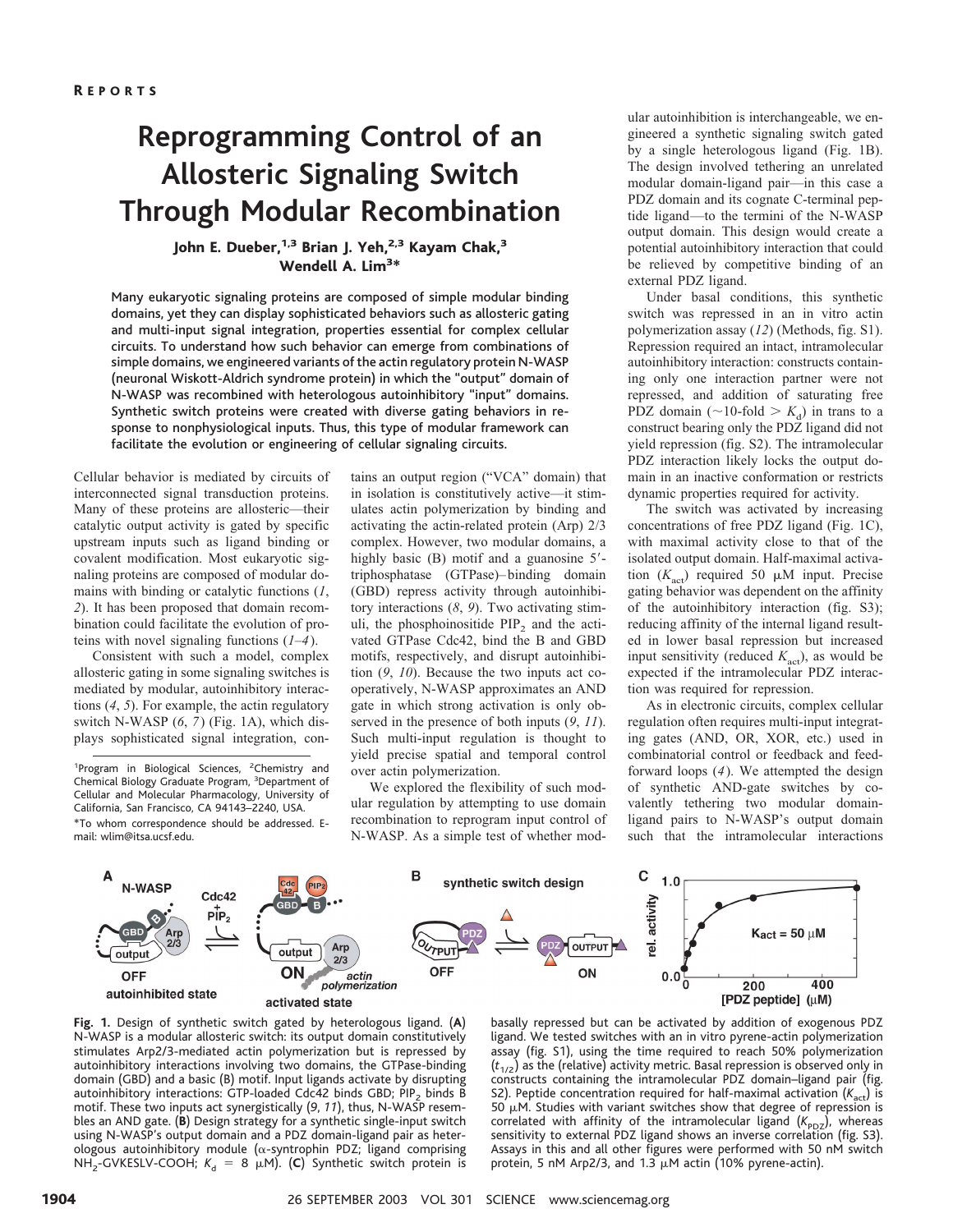might cooperatively repress activity. Such a switch would respond cooperatively to the combination of both competing external ligands (Fig. 2A). Because of increased complexity of two-input switches, we created a combinatorial library in which switch design parameters including domain type, domainligand affinity, linker length, and domain architecture were varied (Fig. 2B). To further increase variability, we used two forms of the N-WASP output domain, long and short; both display constitutive activity (*13*).

Two classes of switches were designed. For the first class—"chimeric" switches—the target behavior was dual regulation by PDZ ligand and Cdc42, a nonnative and a native N-WASP regulator, respectively. We constructed these switches using a PDZ domain and the native N-WASP GBD as regulatory modules. The GBD binds a peptide within the N-WASP output region (residues 461 to 479), an interaction that is competitively disrupted by activated Cdc42 (*8*). Although the intramolecular GBD interaction is required for autoinhibition in native N-WASP, it is not sufficient: the interaction does not repress N-WASP activity unless combined with the autoinhibitory interaction of the B module (the  $PIP_2$  responsive element). (9). For the second class—"heterologous" switches—the target behavior was dual regulation by PDZ and SH3 domain ligands, two nonnative inputs. We constructed these switches using the PDZ domain from  $\alpha$ -syntrophin and the SH3 domain from Crk. SH3 domains recognize short proline-rich motifs (*14*, *15*).

A library of 34 such switches (Fig. 2B) was tested for gating by the appropriate high-affinity intermolecular ligands. Activity was tested in the presence of no inputs, each individual input, and both inputs together. Like most signaling proteins, these modular allosteric switches did not give simple binary responses; the precise response observed depended on the input concentrations used. We therefore performed activation screens under a standard set of input concentrations:  $10 \mu M$  Cdc42-GTP- $\gamma$ -S [guanosine 5'-O-(3'-thiotriphosphate)], 200  $\mu$ M PDZ ligand, and 10  $\mu$ M SH3 ligand. Each of these concentrations is



**Fig. 2.** Design of synthetic dual-input switch library. (**A**) Two-input switch design strategy. (**B**) Switch library constructed by domain recombination. Components used (table S1) are two output domains of N-WASP (output A and B), which differ in length; three different input domains (PDZ, SH3, GBD); from one to three intramolecular ligands of differing affinities for each of the input domains (ligand for GBD is contained within the output domain); and four differentlength interdomain linkers (Gly-Ser repeats). Switch architecture and design parameters are listed at left. Component affinities are given in micromolar units. Observed gating behavior is listed at right. Activity

of library members was screened in the presence of no inputs, each individual input, and both inputs simultaneously by using a standard set of input concentrations (Cdc42GTP- $\gamma$ -S: 10  $\mu$ M; PDZ ligand: 200  $\mu$ M; SH3 ligand: 10  $\mu$ M; all of these concentrations are 20 to 100 times the  $K_d$  for input binding to its isolated recognition domain). Relative activity (measured as in fig. S1) under these conditions is indicated by a color code (from low to high: black, green, yellow, white). (**C**) Classes of gating behavior observed in the library (see fig. S4 for class definitions). For linkers n and m, see the scheme at the left; lig., ligand; polym., polymerization.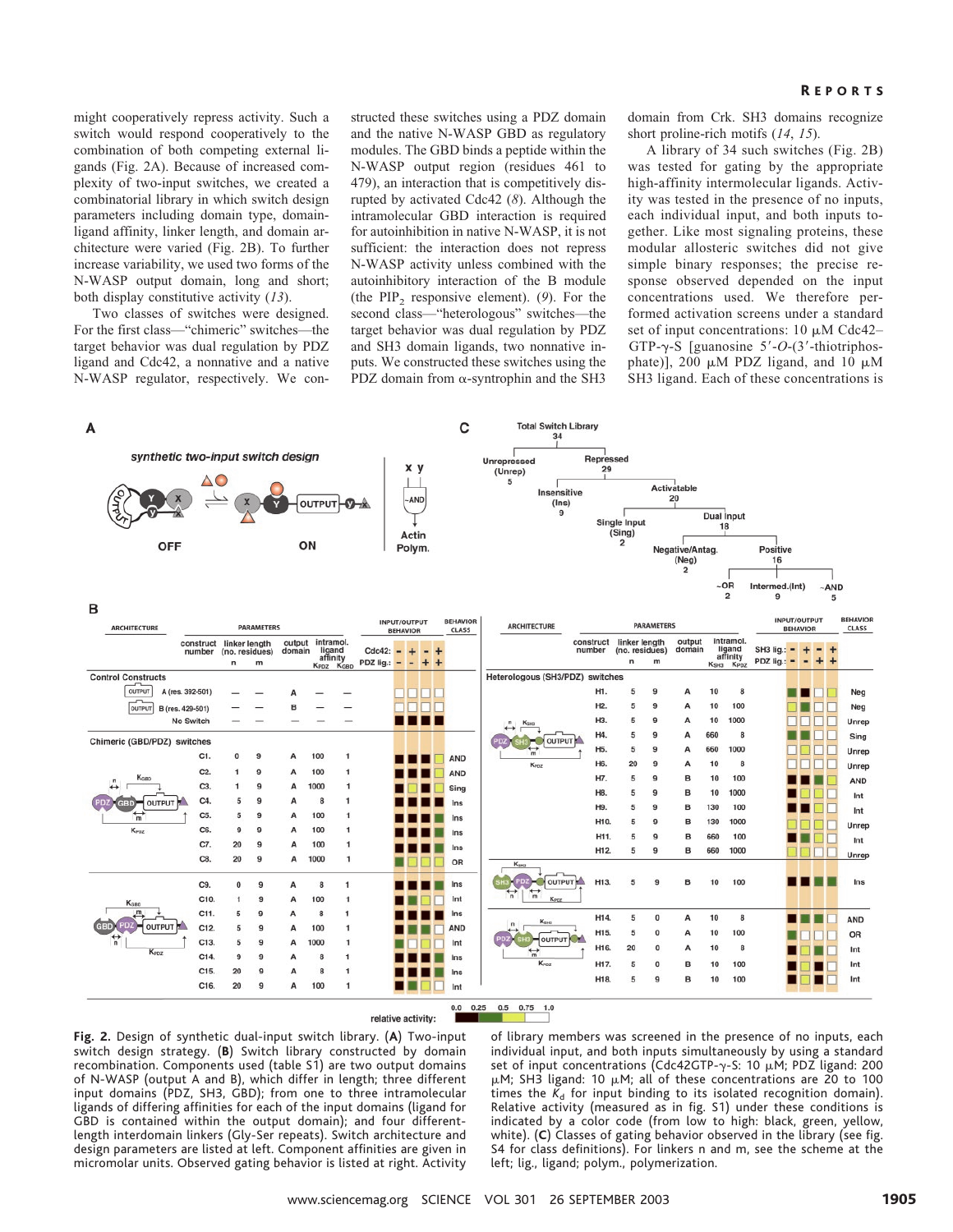### R EPORTS

20 to 100 times the  $K_d$  observed for input ligand binding to its isolated recognition domain.

Switches could be divided into diverse behavioral classes (Fig. 2C). At the extremes, five switches showed little or no basal repression, and nine were extremely well-repressed, but could not be activated under any of the tested conditions. Most constructs, however, showed some type of gating behavior. Of the remaining 20 switches, 16 showed positive gating (both inputs activate). Two of the proteins displayed antagonistic gating: one input activates, whereas the other represses (mechanism discussed later). The positively gated dual-input switches could be further subdivided. Two proteins showed OR gate–like behavior (roughly equivalent activation in the presence of either individual input or both together), five proteins showed clear AND gate–like behavior, whereas the remaining constructs showed intermediate behavior. Thus, this relatively small library yielded a diversity of switch behaviors, including several with the targeted AND-gate behavior.

Several design principles were revealed by examining how switch parameters alter behavior. Basal repression and input sensitivity were directly linked to the affinity of autoinhibitory interactions. For example, the chimeric switch C11, which has an intramolecular PDZ ligand with  $K_d = 8$ M, was well repressed under basal conditions but insensitive: It could not be activated by the standard concentrations of PDZ ligand or Cdc42, even in combination (Fig. 3A). However, if the intramolecular PDZ ligand-affinity was reduced  $(K_{\text{PDZ}})$  $=100 \mu M$ ), the protein then resembled an AND gate (switch C12).

Heterologous switch behavior was also dependent on affinity of the autoinhibitory interactions. For example, switch H15, which has internal SH3 and PDZ ligands with  $K_{\text{SH3}} = 10 \mu \text{M}$  and  $K_{\text{PDZ}} = 100 \mu \text{M}$ , resembled an OR gate (Fig. 3B). However, increasing the affinity of the internal PDZ ligand by  $\sim$  10-fold ( $K_{\text{PDZ}}$  = 8  $\mu$ M) within the same architecture yielded a well-behaved AND gate (switch H14). Interestingly, in one architectural context, the  $8 \mu M$ PDZ affinity was too high to yield ANDgate behavior (switch C11), whereas in another context this affinity was ideal (switch H14). This difference may be due to differences in the affinity of the partner domain; in C11 the partner domain is the GBD, which binds its internal ligand with  $K_d = 1$ M (*9*, *16*), whereas in H14 the partner domain is an SH3 domain with  $K_{\text{SH3}}$  =  $\sim$ 10 µM. Maintaining a balance between switch repression and sensitivity may require balancing the affinities of the highly coupled autoinhibitory interactions.

Linker length also affected switch behavior. For example, if the linker length between the PDZ and SH3 domains in H14 was increased from 5 to 20 residues, the switch became more sensitive to the isolated inputs (switch H16), indicative of reduced domain coupling. This finding is consistent with observations that coupling between regulatory domains of Src family kinases depends strongly on conformational and energetic features of the interdomain linker (*17*). Within this library, however, increasing interdomain linker length did not uniformly reduce coupling, which suggests that these effects are context-dependent.

Synthetic AND-gate switches were tested for targeted activation of actin polymerization in *Xenopus* oocyte extracts (Fig. 3C). Carboxylated polystyrene beads were coated with glutathione *S*-transferase (GST) fusions to the relevant input ligands: no ligand (GST

alone), SH3 ligand, PDZ ligand, or SH3 and PDZ ligands connected in tandem. When beads were incubated with soluble H14 switch and oocyte extract, actin filament nucleation was observed only on beads coated with the tandem SH3-PDZ ligand, consistent with multi-input targeting.

The combinatorial switch library also yielded switches with the unexpected behavior of antagonistic or negative input control (H1, H2) in which PDZ ligand acted as an activator, but SH3 ligand acted as a repressor (Fig. 4A). Detailed examination of the gating properties of switch H2 in various input concentration regimes revealed that PDZ ligand always acts as an activator; SH3 ligand, however, increased the basal level of repression (Fig. 4B). Antagonistic regulation is consistent with a model in which the intramolecular PDZ interaction is



AND gates. (**A**) Chimeric switch C12 (right) resembles an AND gate; it shows strong actin polymerization only in the presence of both PDZ ligand and Cdc42. Adjacent bar graph shows maximal polymerization rates under each condition normalized to the basal rate (no input). Related switch (C11) with identical architecture but a higher affinity intramolec-



ular PDZ ligand (left) is insensitive or overrepressed. (**B**) Heterologous switch H14 (right) resembles an AND gate that responds to SH3 and PDZ ligand. A related switch (H15) with identical architecture but a weaker affinity intramolecular PDZ ligand (left) resembles an OR gate; individual ligands yield relatively strong activation. (**C**) Switch H14, which resembles an AND gate, can spatially target actin polymerization in a *Xenopus* oocyte extract. Polystyrene beads were coated with GST fusions to no ligand, SH3 ligand, PDZ ligand, or a tandem SH3-PDZ ligand (see Methods, Supporting Online Material). The tandem ligand was used at half concentration relative to monovalent ligands. Only beads coated with the tandem ligand and incubated with switch H14 (100  $\mu$ M) nucleated polymerization of rhodamine-labeled actin (red). Merge of bright-field and fluorescence images are shown. Fraction (fract.) of beads displaying actin polymerization (polym.) is given.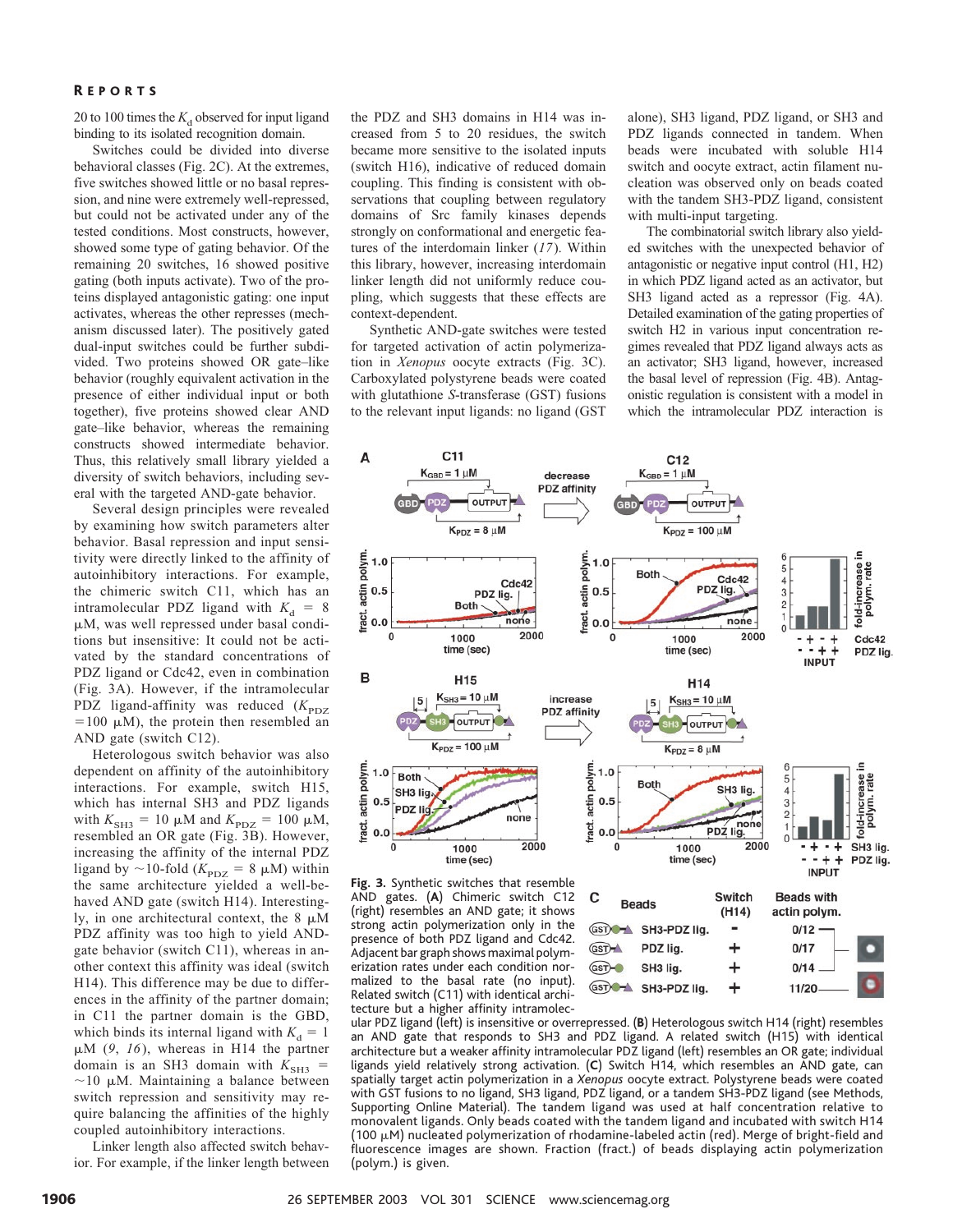solely responsible for autoinhibition, and the intramolecular SH3 interaction destabilizes the intramolecular PDZ interaction, but, by itself, has no direct effect on output activity (Fig. 4C). We modeled this scheme by assuming that the state in which both intramolecular interactions take place is unfavorable and unpopulated (fig. S5). Such a scheme predicted an activation surface (Fig. 4C) resembling the observed behavior of switch H2 (Fig. 4B). For related switches (H1 to H3), the maximum level of repression observed (in the presence of SH3 ligand), directly correlated with PDZ affinity, a trend consistent with repression driven solely by the intramolecular PDZ interaction.

In this type of antagonistic switch, the two domains appear to act in a nested manner: The SH3 intramolecular interaction regulates the PDZ intramolecular interaction negatively, which in turn negatively regulates the output activity (Fig. 4C). Addition of exogenous SH3 ligand, therefore, stabilizes the autoinhibitory PDZ interaction, leading to the observed inhibitory effect. In contrast, in positive integrating switches that resemble AND gates, the two domains work in concert to negatively regulate output function (Fig. 4D). Consequently, disruption of both intramolecular interactions yields activation.

This unanticipated class of switches highlights a striking feature of the library: Subtle changes in switch parameters can lead to dramatic changes in gating behavior. The architecture of antagonistic switches (H1, H2) is identical to a set of positive switches (H7 to H12) except for the size of the output domain (long output in the antagonistic switches; short in the positive switches). The geometry of the output domain must have significant impact on the coupling between

regulatory domains, presumably by altering stability of the various conformational states of the switch.

These results demonstrate that multidomain signaling switches like N-WASP are functionally modular; diverse and complex gating behaviors can be generated through relatively simple recombination events between input and output domains, even among domains with no known evolutionary relation. By allowing the establishment of novel regulatory connections between molecules with no previous physiological relation, such recombination events would be a powerful force driving evolution of novel cellular circuitry (*18*). This interchangeability exists because, in modular allosteric switches, regions that mediate input control are physically separable from output regions. Facile interchange of gating properties is unlikely to



**Fig. 4.** Mechanism of antagonistic switch. (**A**) PDZ and SH3 ligands have opposing effects on the activity of switch H2; PDZ ligand is an activator, SH3 ligand is a repressor. Fraction (fract.) of beads displaying actin polymerization (polym.) is shown; lig. ligand; rel., relative. (**B**) Effect of PDZ ligand on switch H2 activity in the presence of different, constant concentrations of SH3 ligand. (**C**) Antagonistic behavior of switch H2 can be explained by a model in which the SH3 and PDZ intramolecular interactions are anticooperative (i.e., the state with both intramolecular interactions is unfavorable and unpopulated), and the intramolecular PDZ interaction mediates autoinhibition. Although the intramolecular SH3 interaction is neutral, it indirectly relieves repression by opposing the intramolecular PDZ interaction. A simple circuit diagram shows how this nested series of regulatory interactions yields antagonistic input control. Positive and negative net effects of inputs are indicated. Modeling of such a switch predicts an activation surface (green) consistent with experimental behavior (fig. S5). (**D**) Model of switches that resemble AND gates. Both intramolecular domain interactions contribute to autoinhibition. Thus, both ligands are positive regulators. Modeling yields an activation surface (green) consistent with more potent activation in the presence of both ligands simultaneously (fig. S5).